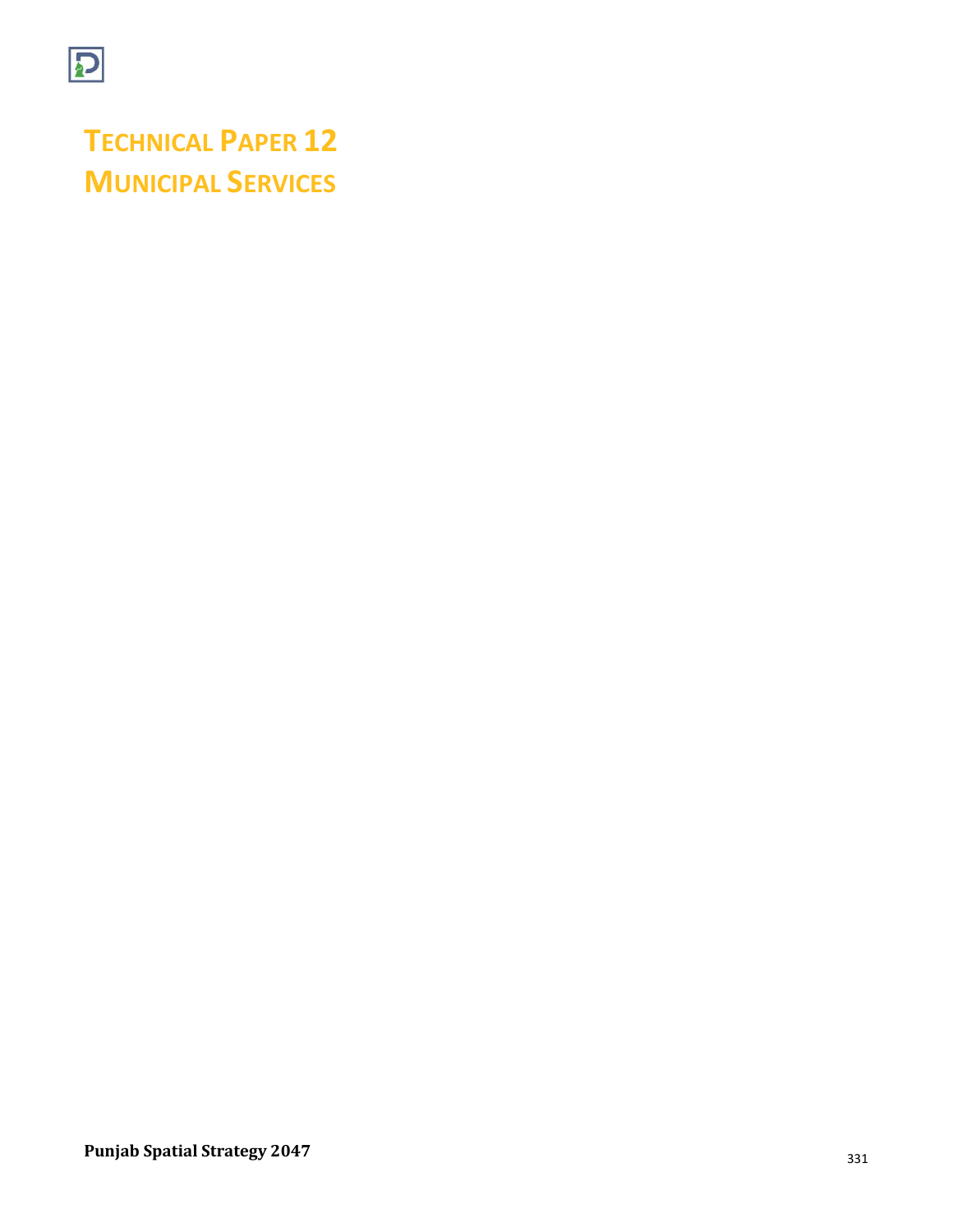# **12. MUNICIPAL SERVICES**

## **12.1 INTRODUCTION**

Cities, often, are associated with higher incomes given their central role in innovation and job creation, amidst rapidly increasing economic and technological complexity. Sustainable economic growth is virtually impossible without the growth of cities. Globally, improving the competitiveness of cities is a pathway to eliminating extreme poverty and to promoting shared prosperity. According to a World Bank (2015) report, of the largest 750 cities in the world, three-quarters have grown faster than their national economies since the early  $2000s<sup>1</sup>$ . Other than generating income and creating mass employment opportunities, cities are the agents of social, cultural, economic, technologic and political changes and advancement.

With 54 per cent of the world's population, cities account for more than 80 per cent of global GDP**.** In virtually all cases, the contribution of urban areas to national income is greater than their share of national population.<sup>2</sup> For instance, Paris accounts for 16 per cent of the population of France, but generates 27 per cent of GDP<sup>3</sup> . Likewise, Kinshasa and Metro Manila account for 13 per cent and 12 per cent of the population of their respective countries, but generate 85 per cent and 47 per cent of the income of the democratic republic of Congo and Philippines, respectively.<sup>4</sup> The GDP contribution of global cities has been portrayed in **Figure 12.1**. Hence, in a nutshell, "Cities play a pivotal role as engines of growth for any economy."

#### **Figure 12.1: GDP contribution of global cities**



<sup>1</sup> World Bank. 2015. "Competitive Cities for Jobs and Growth". The World Bank Group

 $\overline{\phantom{a}}$ 

**Data Source: Oxford Economics, U.S. Census Bureau, and Moody's Analytics**

The core spatial strategy of PSS revolves around the identification of growth nodes and to plan investments around them with the broader objective of achieving high economic growth. And the provision of all municipal services and enabling all basic infrastructure in cities is the key to develop vibrant cities characterized by better way of living and quality of life.

Provision of these municipal services is the primary responsibility of the Municipal Government and ensuring the smooth access of the same through a self-sustainable framework is also included in the mandate of Municipal Government. Although the support from Provincial Government in terms of share from ADP receipts under PFC award and project specific grants like PCGIP grants, monsoon grants, etc. or federal transfers is part of the overall budgetary structure but the same should not be deemed to be the sole source of funds to bank upon for service delivery. Ideally, dependency on ADP share should be deemed to be the last resort for the Municipal Government after the development finance has been arranged through OSR structure and novel and untapped sources.

## **"Five big cities<sup>5</sup> of Punjab, on average, generate OSRs that are usually less than 5% of the total City Receipts"<sup>6</sup>**

The current situation of the city financing framework has been portrayed in **Figure 12.2**. With varying level of dependencies, municipal services including water supply and sanitation, solid waste management, urban transportation, etc. is significantly dependent on the federal transfers and provincial share to support its operations and incur development expenditures for expansion and service delivery quality maintenance and almost none of them are in even breakeven position.

### **Figure 12.2: Current city financing portrait in Punjab**



The above picture portrays that our cities are far behind compared to global city financing patterns as reflected in **Figure** 

 $\overline{a}$ 

# **Punjab Spatial Strategy 2047** 332

<sup>&</sup>lt;sup>2</sup> United Nations (2016). "World Cities in 2016: Data Booklet"

<sup>3</sup> UN-HABITAT (2016). "Urbanization as a Transformative Force - World Cities Report 2016"

*<sup>4</sup> Ibid*

<sup>5</sup> Lahore, Faisalabad, Rawalpindi, Gujranwala and Multan

<sup>6</sup> Enhancement of Own Source Revenue in Five Large Cities of Punjab (PCGIP); Situation Analysis & Action Plans (Feb 2014)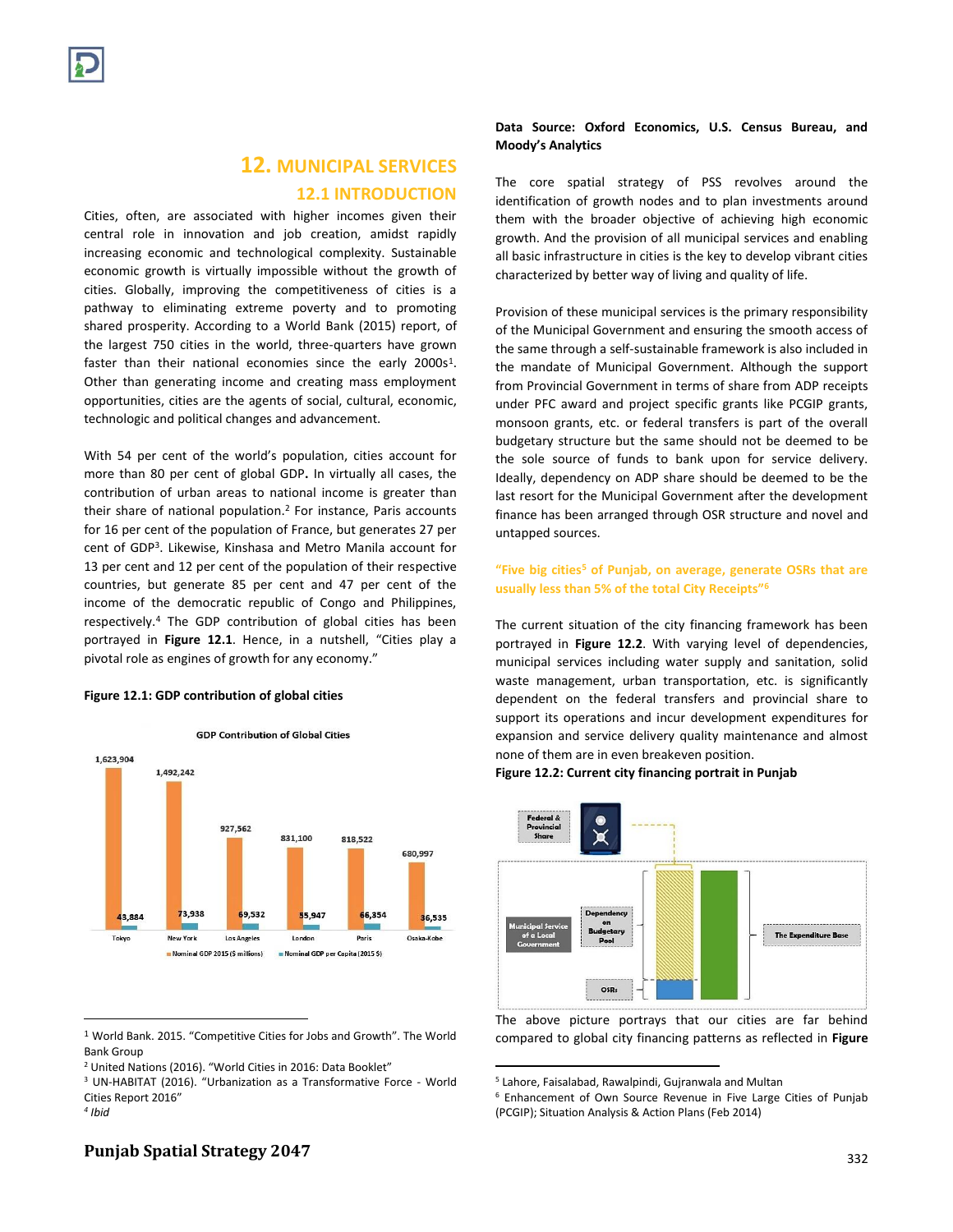**12.3** which clearly depicts that a serious redressal measures are needed to balance out the financial dependency pattern been confronted in the local scenario, historically, which is expected to replicate in the future as well if status quo prevails.



**Figure 12.3: Global comparison of city financing patterns**

**Data Source: International Comparison of Global City Financing; A Report to the London Finance Commission** *by* **Enid Slack (Oct 2016)**

Accordingly, as part of the achievement of the over-arching objective of PSS, as mentioned above, the investment framework at municipal service level has been made the integral part of overall core strategy to make potential investment activities more rationale and justified in face of current and potential urbanization pattern *(growing population of existing citizens and migration of inhabitants from towns to intermediate cities/primary cities)*. The underlying goal envisages strategizing possible target service delivery levels at municipal level and identification of new or untapped sources of finance to meet the same and to augment the existing municipal budgetary fund base.

Improvements and self-sustainability of water and sanitation, solid waste management and urban transportation have been envisioned in the overall **Sustainable Development Goals (SDGs)** which makes them even more crucial in face of exponential growth in urbanization in the coming years.

**Goal no. 6** of SDGs directs towards the need to ensure access to water and sanitation for all as water and sanitation directly impacts *human health*, *environmental sustainability* and *economic development.* **Target no. 11.2** of **Goal 11** places precise emphasis on provision of safe, affordable, accessible and sustainable transport systems for all as urban transportation is the basic mode of connectivity amongst local and national routes and highways and is the basic ingredient and driver for *community growth and revitalization.* Likewise, with an overarching target of reducing per capita adverse environmental impact, solid waste management including waste collection and final discharge have been identified as core indicators in **target 11.6** of **Goal 11** as negligence in the same may leave negative impressions on land, environment, human health and climate and may create *unsanitary conditions* thereby leading to pollution & outbreak of *vector-borne diseases*.

The entire discussion concludes down to the need for assessing the existing service delivery level; identifying the targeted level to be achieved for ensuring an improved service delivery network and identifying the financing framework to finance the same. The current demand for each of the five municipal service in face of the current service delivery level along with the targeted demand to meet the improved service delivery level for the next three decades has been given in **Figure 12.4** for five big cities.

**On average, the current water supply coverage in five big cities is 68% which is targeted at 95% over the next three decades. Likewise, sewerage and solid waste management average coverage is targeted to be uplifted from current 67% and 70% respectively to 95% each. Percentage population served by bus stops is envisaged to enhance from an average of 78% to 95%** 

In an urge to meet the envisaged service delivery level as mentioned above, the demand surge is foreseen to be a challenge to catch up. As given in Figure 12.4, water demand shall be estimated to increase from current level of around 599 MGD<sup>7</sup> to estimated 2,131 MGD by 2047 which makes up around 3.5 times increase over the three decade period driven by population and targeted coverage increase in five big cities. Likewise waste tonnes per day is estimated to increase by around 3 times over the envisaged period *(from 10,800<sup>8</sup> to 33,660 tonnes a day)* driven by the same variables mentioned earlier. Daily ridership is expected to increase by 2.25 times *(4 million a day<sup>9</sup> to 9 million a day)* primarily driven by transportation utilization preference pattern and population increase.

 $\overline{\phantom{a}}$ 

<sup>7</sup> Energy Audit Reports, PCGIP Project

<sup>8</sup> Waste Amount Characterization Survey (Urban Unit Team)

<sup>&</sup>lt;sup>9</sup> Published Feasibility Studies by Osmani & Co. and data from PMA, Govt. of the Punjab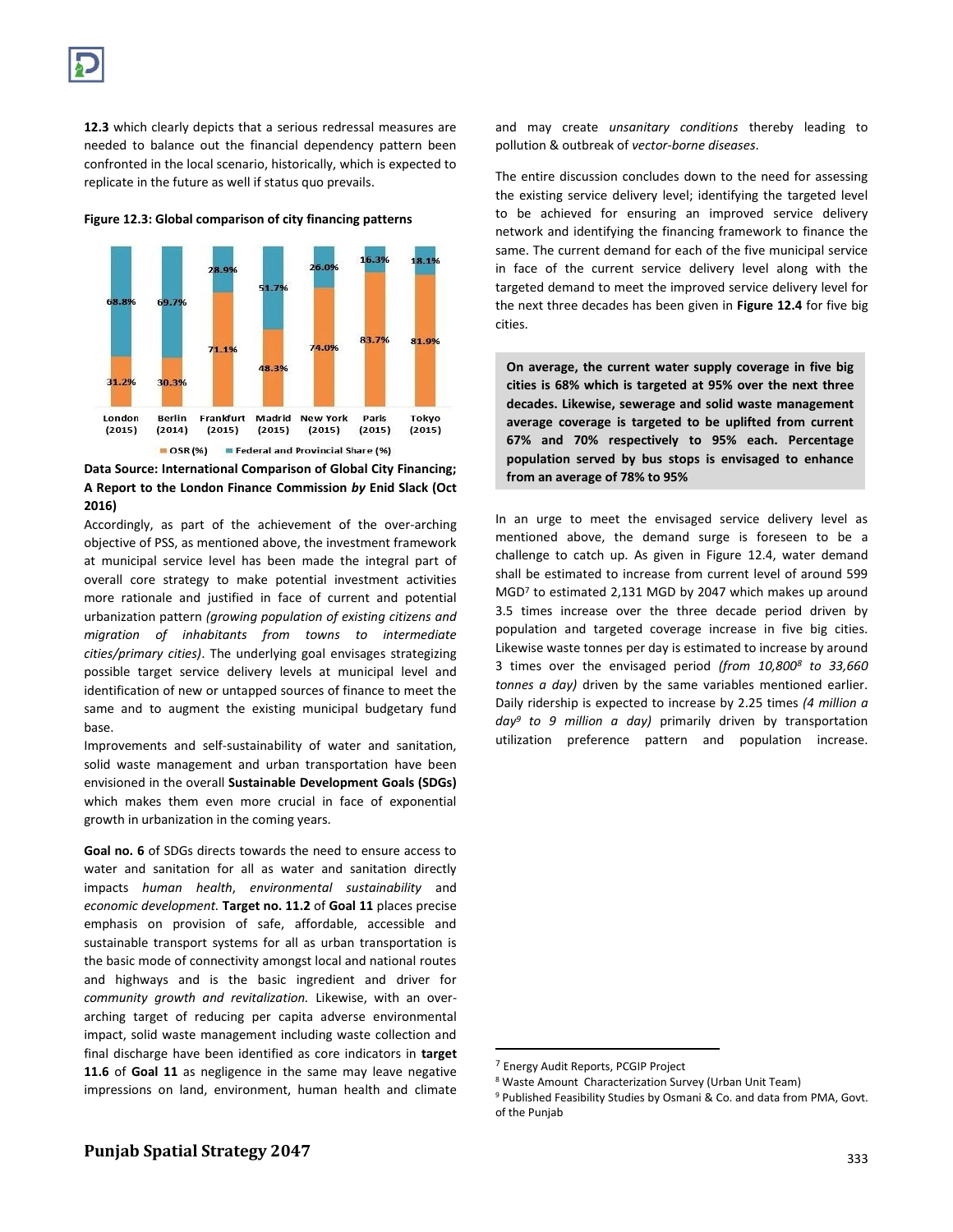

**Figure 12.4: current demand for current service delivery level vs. Envisaged demand for targeted service delivery level - five big cities** 

### **Data Source: Urban Unit Analysis**

*Note: Coverage refers to average coverage for five big cities.*



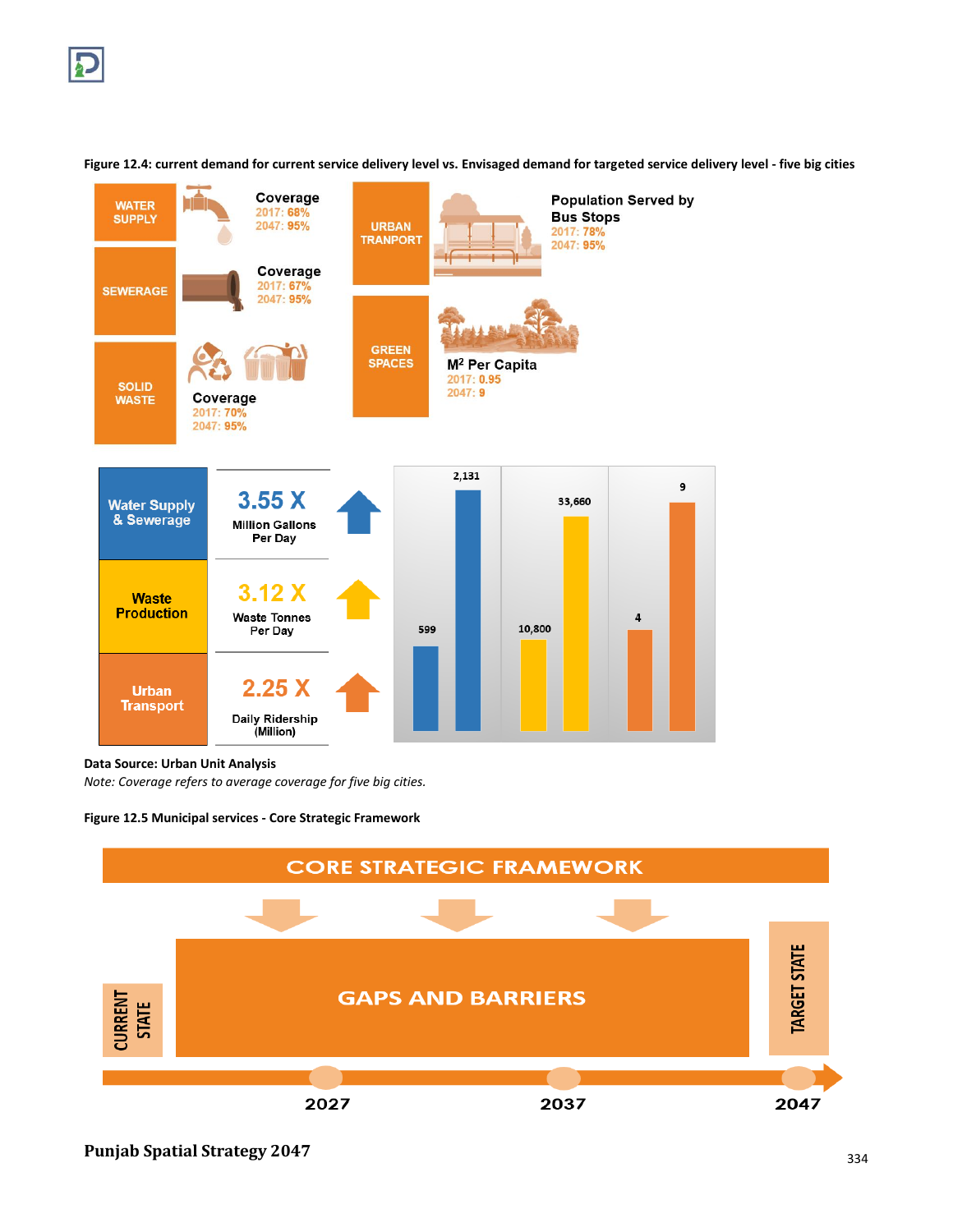# **12.2 INSTITUTIONAL SETTING/ ARRANGEMENTS**

Core strategic framework to address the institutional issues and to ensure the reign of good governance at the municipal service level include the following:

#### **Institutional jurisdiction overlapping**

Multiple authorities exercise the control and try to influence the operations of municipal services. At present, the entities engaged in influencing the service provision are viz., Municipal Corporations, Development authorities, Cantonment Boards, Provincial departments and private entities. For instance, urban transportation for each city should be under the jurisdiction of Local Government of respective city but the same falls under Provincial Government ambit directly. Likewise, water supply and sewerage service is partly influenced by development authorities like Lahore Development Authority, Faisalabad Development Authority, etc., and partly by cantonment boards, private entities (housing societies) and Local Governments.

This overlapping creates administrative dichotomy which hampers the effective accountability and standardised delivery of municipal service across the city. An Institutional initiative is required to be taken whereby clarity in the reporting and control structure and mechanism should be delineated for each municipal service and the accountability should accordingly be ensured for each service delivery from respective authority.

#### **Principle of subsidiarity**

Further administrative decentralization of municipal services down to union council level should conform to the principle of subsidiarity. However, to make this decentralization decision successful and workable, capacity building of existing responsible authorities *(further discussed later)* is mandatory to handle all the decentralized responsibilities in a smooth and effective fashion.

## **Cities financial management (revenue planning and controlling**

The fact that the Municipal Government shall receive the share from the provincial share or federal transfers for running the operations or incurring the development expenditures of each respective municipal service has made the local governments complacent and less inclined towards developing and articulating the revenue generation planning and controlling system to come up with the new and untapped revenue sources. The existing setup of receiving a percentage share periodically under PFC award hampers the initiative by relevant municipal service officials from devise and implementing a holistic revenue planning and controlling feature.

The solution is undoubtedly, a holistic financial policy. Setting up of a rigorous revenue generation plan and controlling system characterized by; identification of potential revenue sources, setting the revenue targets, developing action plans for achieving the same and controlling the same to measure results against the budgets; should be made mandatory for all local governments the non-compliance of which may be associated with the sanctions to ensure timely compliance.

#### **Linking HR promotion with training & performance**

The incentive plans at local government and service delivery companies' level lack association with on-the-job performance of employees or skills' upgradation based upon any pertinent training attended. This results into lack of motivation for employees to perform better on-the-job with an urge to meet the service delivery targets. Likewise, they are less interested in getting novel training sessions necessary for their professional and technical skills' development.

There is a need to develop the performance appraisal system and to align HR promotion policies with this system so that the performance gets rewarded instead of mere seniority and traditional time-based promotion plan. This shall not only serve as an effective step towards improved service delivery but shall motivate the employees towards capacity development by inspiring them to take interest in relevant training sessions, conferences and workshops.

### **Capacity constraints, lack of research and resource availability**

Historically, the local government institutional setup was not in place and consequently, local government institutionalization was not sufficiently supported by adequate capacity and resource availability needed to discharge the designated municipal service in an effective and efficient way. Understaffing is one of the major issue of all the municipal entities in Punjab. Likewise, the requisite machinery for service delivery is either unavailable or the human resource was not/less capacitated to utilize the same which results into wastage of assets.

Moreover, there has always been the lack of research entities at the provincial or local government level that monitor and evaluate the existing scenario, perform situational analysis and proposes workable solutions to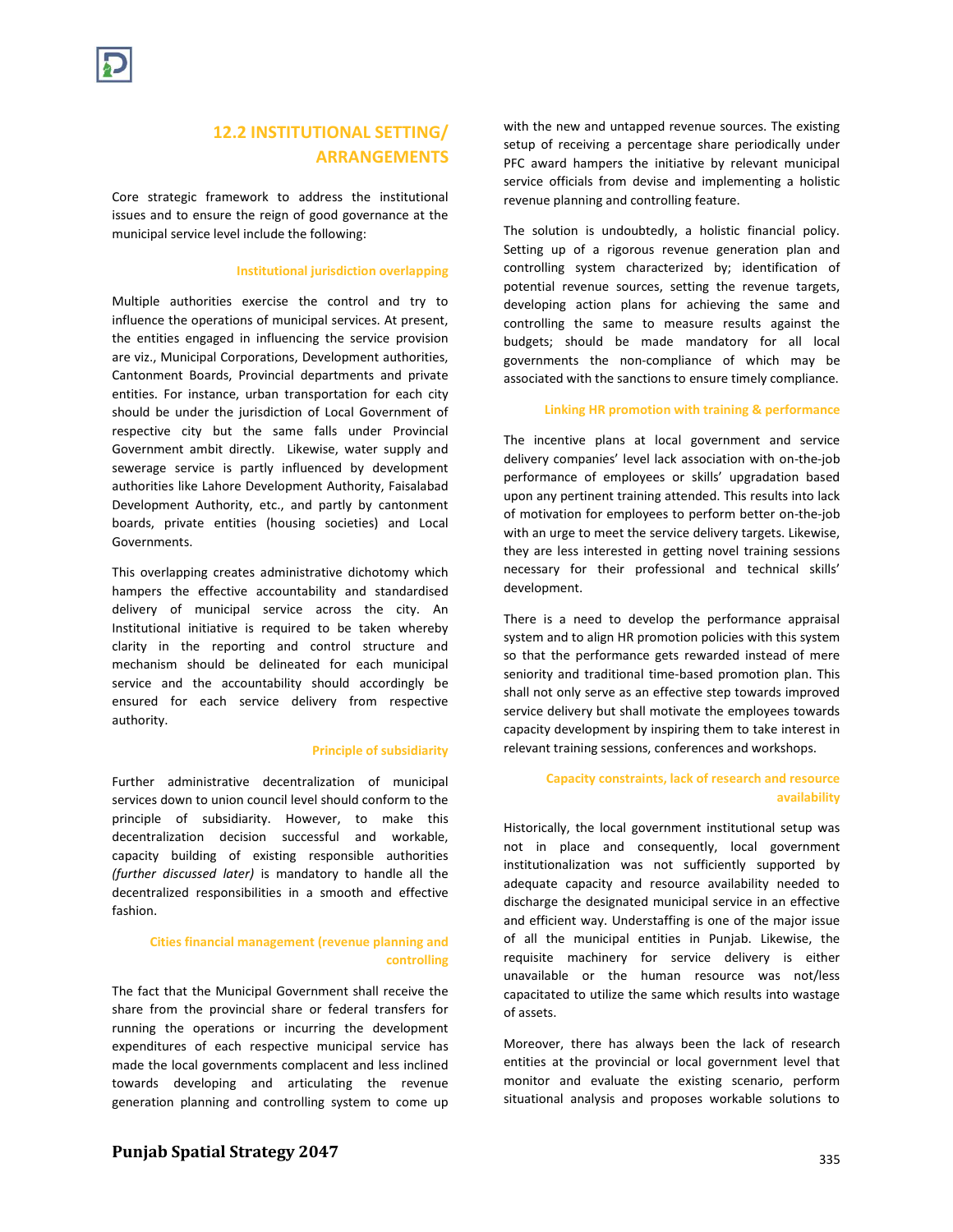

impending problems like water shortage, SWM methods, etc.

**It is proposed that the government should formulate institutional structures divisional level such as Divisional Drinking Water Authorities, Divisional SWM Authorities, and Divisional Waste water Authorities and Divisional Transport Authorities. in the province with the following mandate:**

- **Capacity building of existing and potential local government human resources to discharge their duties and utilize the assets.**
- **Coordination among districts for economies of scale.**
- **Implementation of large scale projects**
- **Research & Development; monitoring activities.**
- **Proposing innovative financial and technical solutions for specific local problems**

#### **Corporate Governance and Involvement of Private Sector**

Modern organisational structures, based New Public Management Model for management of municipal services are being experienced successfully world wide. The same should be replicated in Punjab as well with strong regulatory frameworks.

#### **Outsourcing**

Focusing on core activities is important for the Municipal Governments to ensure accomplishment of intended objectives vis-à-vis serving in the public interest. Some non-core activities carry due weightage in municipal machinery but due to lack of expertise, should be outsourced to ensure effectiveness. For instance, Singapore Public Utility Board (PUB) outsourced public awareness campaigns and programs.

#### **Public Private Partnerships**

There exist several spheres in which private sector entities have achieved expertise and experience over the passage of time and are more effective and efficient in handling the same, even at macro level, than the government. Areas in which earning potential through efficiency in operations exists may be seen as a target potential area for involving the private sector companies for PPP model in compliance with PPP Act. Possibility of PPP model follows later in the document.

**The ballpark for PPP mode** is that the infrastructural setup to enable the municipal service provision should be the responsibility of Provincial/Local Government whereas the private sector should be engaged in running the operations and earning through user fee receipt as per

notified rate structure. This model is financially feasible for the engaged private company if the economic activity is of high volume to enable meeting the target profit of the engaged private company. Unfortunately, the lesser volume of economic activity, for instance, less density per km in public transport, etc. shall make the PPP mode financially not feasible for the private company as charging out the higher rates shall be against the public welfare standpoint of local government to provide the services at subsidized rate. Hence, lower level of service utilization and subsidized rate costs the local government the payment of subsidy *(the solution of which is proposed in the following section of 'Target Subsidy Model')*

From the perspective of solid waste management, **earning potential lacks in the area of** *waste collection and transportation* on account of absence of tariff structure except for Lahore (as mentioned above as well). If some tariff structure is developed that enables the collectors and transporters to earn against the collection and transportation services, PPP model might be of consideration. However, currently, outsourced model is being used in Lahore and Rawalpindi whereas selfoperating model is in use in Multan, Gujranwala and Faisalabad. Tendency of waste management companies is to shift towards the outsourced model on account of high cumulative capital cost involved in vehicle and machinery required to carry out the waste collection and transportation to managing and bearing the cost of repair and maintenance, fuel expenses and human resources.

On the lines of Waste concern (Bangladesh), PPP model, however, is workable at the disposal points through *Refuse Derived Fuel technology or compost plants* for segregation of municipal solid waste into combustible and non-combustible portions with combustible portion to be further burnt for to prepare an alternative for fuel.

#### **Outsourcing mode in self-sustainable fashion**

Outsourcing model has been adopted by engaging private parties for some municipal service delivery which is a more costly option in a longer run despite the fact that it helps managing temporary financial burden by systematically allocating huge aggregate capital cost over the life of assets involved therein. This also sets free the municipalities from managing or supervising the vehicles and human resources, for instance, in case of waste management companies. But it is noteworthy that private management has to be involved through some selfsustainable model. Self-sustainability in a phase-wise fashion is an advisable course.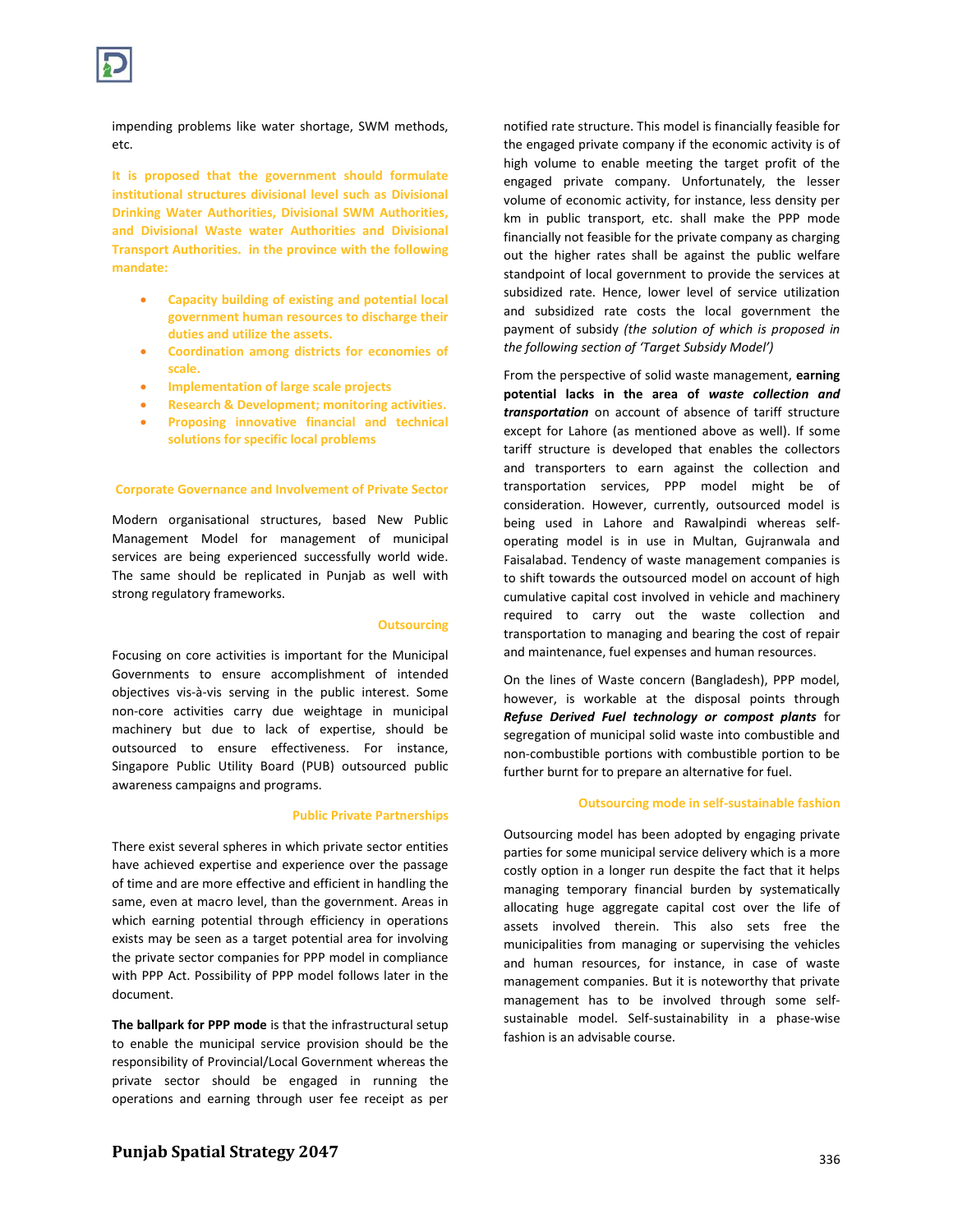

# **12.3 SUSTAINABLE FINANCING FRAMEWORK**

The proposed financing framework for operations envisages the following:

- Integrated Revenue Billing & Collection System
- Other Revenue Improvements Actions
- Addressing Operational Inefficiencies
- Novel and untapped financing sources

## **12.3.1. Integrated Revenue Billing & Collection System of All Property Based Taxes, Fees & User Charges**

Currently, the problem of collection efficiency exists across the WASAs and municipal corporations whereby a significant gap exists between the amounts of bills collected against the bills issued. Collection efficiency in terms of number of bills in WASAs (five big cities) is shown in Figure 12.8. The chart shows that, on average, the collection efficiency stays at around 50%. Improvement in collection efficiency, eradication of bad debts and controlling the rising arrears is reasonably estimated to contribute handsome cash flows towards the OSR base over next three decades in five big cities.

Improvements in collection efficiency through **integrated billing and revenue collection system of all property based taxes, fees and user charges involving lumping up of all property related taxes, fees and user charges into a single bill and collecting the same through single workforce is envisaged as a plausible revenue enhancement strategy.** This shall not only reduce the cost of collection, but shall improve the collection efficiency as well, since it is generally presumed that if the collection agency is relatively distanced from the tax payers, it improves compliance. This reform is all the more important in the near future, where locally elected public representatives would be in-charge of the local affairs. Improving their own source revenue would also improve their service delivery, as there would be less dependence on the vertical transfers.

This would not amount to taking over of the functions of the local entities by the ET & NC Department but partnership between the department and the local bodies for this specialized function so that the collection of overall local fee and user charges may optimally increase. Since almost all of these levies (Water rate, Sewerage & Drainage rate, Urban immovable property tax, Board rates, Shop rents for local council properties, etc.) are property related, there is a case for lumping all these together and generate just one bill. Amongst all these agencies, the Directorate General of Excise and Taxation, which despite

being a provincial body, collects the UIPT, which is essentially a local tax, is the most suited and most capacitated to perform this integrated function.

It may be mentioned that DG Excise & taxation has the most authentic database of urban properties. In addition, once all the rates would be recorded with the DG E&T, these would be automatically added as an encumbrance on the property and would need to be cleared, before getting a PT-1 <sup>10</sup> issued thus enhancing the compliance by property owners.

**At present, the UIPT bill is generated once a year (though theoretically it's a six monthly tax), while most of the user charges are monthly, bimonthly or quarterly. There is a need to make all these bills, including UIPT as a bimonthly bill, thus generating 6 bills in a year, to reduce the cost of bill distribution.** Since the system would be fully computerized across Punjab in a year's time, this bill printing would be very swift and automated. The facility of self-printing by the customers from the website may also be enabled vis-à-vis.

Moreover, to improve the revenue collection and administration, following areas are critical to focus:

- Billing and collection How the billing and collection is done?
- Inducing payments, i.e., penalties and fines or incentives to ensure payments;
- Awareness campaigns, i.e., directed towards encouraging voluntary compliance amongst general public as to how the fees and user charges and their payments in time will be of help to the inhabitants in raising their standard of living and that it is unjustified if some people don't pay their obligations.

**12.3.2. Other Revenue Improvements Actions** Strategizing of improvements in existing revenue streams associated with municipal services can result in enhanced OSR base the discussion on which follows hereunder.

**Volumetric charge against water consumption**  Current water based tariff rates are area based (plot size based), i.e., non-volume based which results in undercharging against water consumption as volume of water consumption per house is not reasonable to be inferred from plot size. Implementation of **water rates based on volumetric charge** shall make the tariff structure not only more rational and justified but shall also render addition to the revenue base.

 $\overline{\phantom{a}}$ 

<sup>10</sup> Format Title of UIPT Bill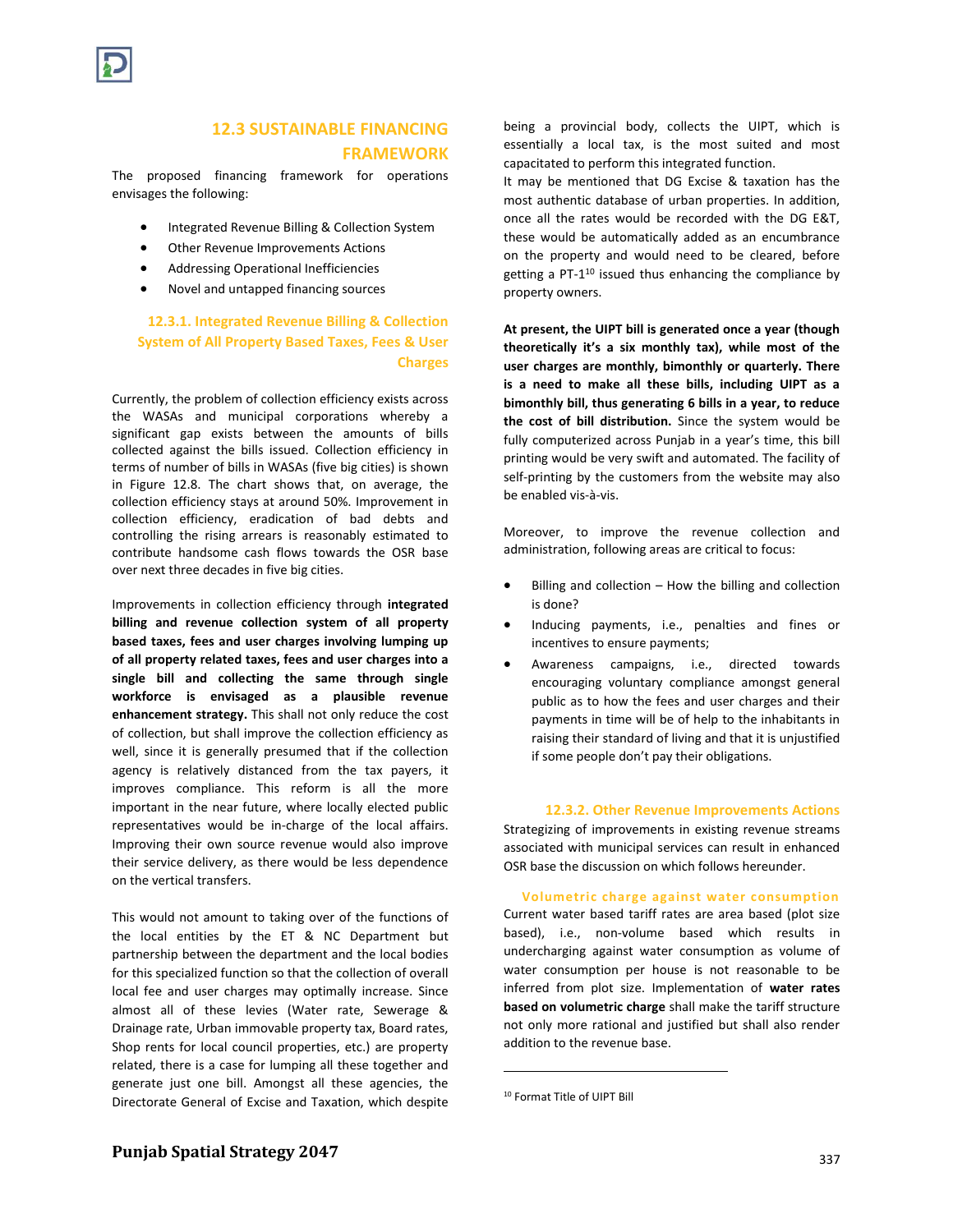This action shall require **100% metering** to enable measurement of consumption by each domestic unit, i.e., household. Implementation of 100% target has to be done in phases as abrupt step would not be pragmatic to manage. Implementation is proposed to be made in pilot areas with follow-up testing and results' evaluation prior to extending towards remaining areas and regions.

Making **metering a mandatory requirement** shall reduce resistance towards metering as pre-requisite of make the charge on volumetric basis. Attaching sanctions for noncompliance shall help catalyse the metering activity at the mass-scale level.

#### **SWM– introduction of tariff structure**

SWM services are currently being rendered without any charge collected against the same. Significant dependency on grants and subsidies exist to finance the solid waste management operations as currently, waste collection and disposal is not charged from public through any tariff/fee structure like other municipal services. In Metropolitan Corporation Lahore, however, tariff rate on per Marla basis is collected as part of WASA bill which is way negligible to support SWM operations. Although this is in addition to specified waste collection contracts executed by SWM Lahore for solid waste management but both contribute negligibly towards the revenue base.

**Introduction of tariff structure to recover waste collection and disposal related cost shall enable coverage of operational expenses in a self-sustainable way.**

**The tariff structure against SWM has to be structured in line with the nature of waste collection system in place at Punjab level.** Tariff structure has to be devised in a fashion that it doesn't interfere with the day-to day operations of waste collection on disposal and accommodates fee collection from within the existing operational setup. Since, current waste collection system involves collection of waste from containers situated at public places, the fee cannot easily be attributed straight away to each household unit.

The feasible variable to which the tariff may be attached might be the mass, volume or weight of waste generated. But measuring the waste production at household level is not possible as collection at the point of generation doesn't take place. Hence, in the given scenario, the fee has to be based on measurable data of waste generated in terms of mass, weight

or volume. The stage of weighing the waste generated shall determine the tariff structure against waste management.

There are three possibilities of weighing the aggregate municipal waste generated.

- Measuring the waste by weighing the collection vehicle at the disposal site.
- Measuring the mass of waste from single collection bins which requires a bit more effort.
- Measuring the quantity of waste disposed of by different users (e.g. residents of a multi-storey building) into a single bins. This not only causes highest effort of all but also intervenes with the existing waste collection system.

Hence, in the light of given situation, on the assumption of 100% waste collection coverage, measuring the waste at the disposal site *(forming total waste generation by whole municipality)* seems to be the most feasible option. The aggregate waste so weighed may then be allocated to smaller pre-identified land-markings within the municipality on some basis like number of residents within the boundary, area of boundary, or the value of the properties in that boundary. The same may then be bifurcated amongst household units based on, for instance, household size, floor space, or the value of the property, etc. Tariff may then be aligned with tonnage of wastage associated with each household unit.

Importantly, administrative arrangements shall have to be made regarding levying and collection responsibility of the solid waste fee.

**Targeted subsidy model – urban transportation** In countries like Pakistan where *density per kilometre* is not attractive for the private companies to resort solely on fare rates, calls for intervention and contributions from the provincial governments in terms of subsidy (or additional cost) per kilometre to enable private companies (in terms of guaranteed payment per kilometre) to earn the envisaged (proposed) profit. To date, the expansion in metropolitans and cities in Pakistan have been more horizontal than vertical which makes it less enticing as a revenue source. Countries with cities enduring vertical development bear the earning potential for the private companies to earn higher per kilometre and cover a substantial part of their operational cost and may even earns profit streams (like, Hong Kong) from the same.

Currently, *outsourced model* is being followed across the cities in Pakistan with varied financial modalities. Mostly, guaranteed payment per kilometre is being offered to enable private contractors to achieve their profit targets. Sustainability of the urban transportation can be ensured financially by switching the fare rates from pro-poor (subsidized) to pro-rich however, the same shall then shatter the social picture and welfare responsibility of the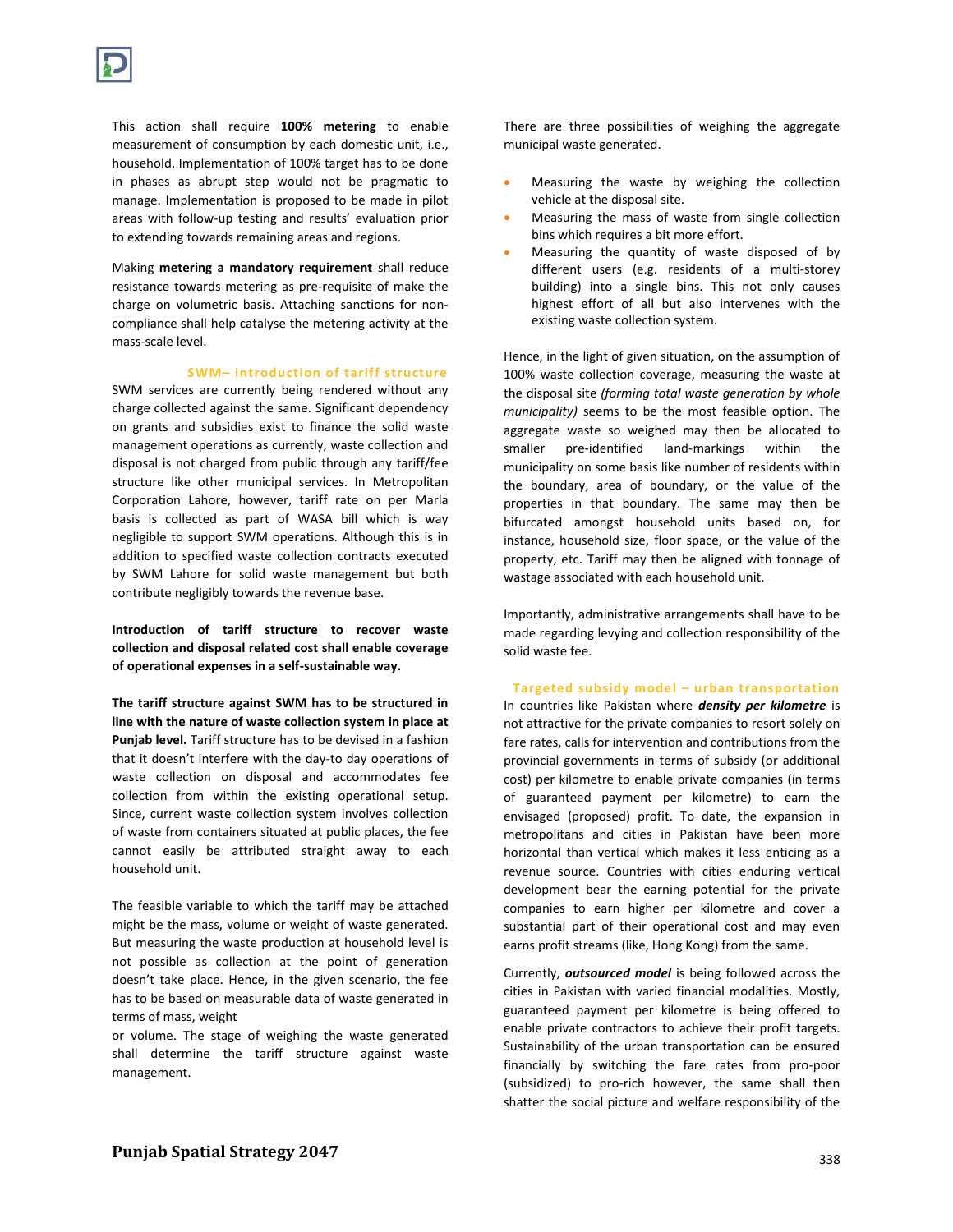

government and may cause the public transportation users to switch to other parallel modes which shall ultimately again affect the revenue structure of public transportation.

**The targeted subsidy model – the solution. Offering subsidy across the franchise, though, is an advantageous step from the public welfare standpoint but hampers the sustainability objective at governmental level, especially of a developing country. Subsidies in the urban transportation be made age-focused with the**  highest subsidy be available for senior citizens **and students.**

**Harnessing the leasing potential of unused land**

**Leasing potential of the land within the ownership boundary of WASAs** can be assessed for their ability to be handed over on lease to private companies. WASA Multan identified its land area on Gulgasht Road and leased the same to Pizza Hutt against periodic rentals. Lease rentals against usage of unused land from private sector shall again serve as the additional source of revenue for Municipal Government.

Through GIS application, owned land premises may be line-marked and assessed for their being strategic in terms of their location to evaluate the potential for their being leased. Feasibility planning for each strategically located land should be prepared prior to getting tenders and initiating lease contracts with potential private sector companies

## **Revamping UIPT system for additional revenue base**

Property tax serves as a key component to support the city revenue base for financing municipal services. It is estimated that property tax provides for, on average, around 2% of GDP of Organization of Economic Cooperation and Development (OECD) countries<sup>11</sup>. Developing countries, on average, are able to generate property tax of around 0.6% of their GDP<sup>12</sup>. In the context of Punjab, based on the data of 2017-18, it is estimated that property tax demand makes up only around 0.2% of the GDP of entire Punjab<sup>13</sup> which is even lower than developing countries' average.

 $\overline{\phantom{a}}$ 

Tax demand for fiscal year 2017-18 has been estimated to be Rs. 13.7 Billion for Punjab with an average property tax of Rs. 3,373 per property unit<sup>14</sup>. In contrast, Ahmedabad Municipal Corporation alone managed to collect 7.98 Billion Indian Rupees *(PKR equivalent of around 14.6 Billion)* during the year 2017-18<sup>15</sup> which crosses the figure of Punjab*.* Municipal Corporation Delhi managed to collect property tax revenue of 16.4 Billion Indian Rupees *(PKR equivalent of around 28.7 Billion).<sup>16</sup>* Mumbai was able to collect over Rs. 50 Billion *(PKR equivalent of around 90 Billion*) during the same period.<sup>17</sup>

A closer insight into the existing UIPT system in Punjab reveals that it still bears a handsome potential to generate additional revenue to support city finance base through reasonable and justified revision.

Currently, apart from Category A, residential properties from all categories up to 5 marla are exempt from tax. Around 67% of the residential units are 5 marla units, i.e., 1.6 million out of 2.5 million residential units. Analysis shows that if these exempt units are brought into tax base, 84% more revenue shall yield to the existing revenue base from residential units every year, i.e., from Rs. 2.85 Billion to Rs. 5.23 Billion.

Moreover, valuation rate assigned to owner-occupied properties as per valuation table for Punjab is much lower, i.e., five times, in Punjab than instances from parallel economies. For instance, in case of Delhi and Ahmedabad Municipal Corporation, owner-occupied properties are valued only 2 times lower than rented properties for the purpose of calculating property tax<sup>18</sup>. The same may be considered as an additional source of revenue through justified scenario analysis.

## **12.3.3. Addressing Operational Inefficiencies including non-revenue water (NRW) into OSR base**

Conversion of NRW into revenue Water in a **phase-wise fashion** cannot be achieved without cooperation and willingness from the **top and staff empowerment and motivation**. The same cannot be achieved without cooperation and willingness from the top and staff

 $\overline{\phantom{a}}$ 

<sup>11</sup> www.data.oecd.org/tax/tax-on-property.htm - OECD (2018), Tax on property (indicator) (Accessed on 24 August 2018)

<sup>&</sup>lt;sup>12</sup> Property Tax Reform in Developing Countries; Presentation to Fourth IMF-Japan High-Level Tax Conference for Asian Countries Tokyo, April 3, 2013 by Enid Slack (Institute on Municipal Finance and Governance University of Toronto)

<sup>&</sup>lt;sup>13</sup> Based on working over data obtained from Punjab Bureau of Statistics (PBS), Economic Survey of Pakistan 2017-18, Punjab Economic Report by Punjab Economic Research Institute (PERI) and UIPT Punjab data (The Urban Unit)

 $14$  Urban Unit Analysis

www.dnaindia.com/ahmedabad/report-amc-property-taxincome-falls-4-to-rs-799-cr-2599910

<sup>16</sup> Daily Pioneer, Times of India

<sup>17</sup>www.hindustantimes.com/mumbai-news/mumbai-civic-bodycollects-record-rs5-150-crore-property-taxes-in-1-year/story-6QKAFSEuO5AQFty1OVYUBO.html

<sup>18</sup> www.myloancare.in/tax/property-tax/property-tax-in-delhimcd/

www.ahmedabadcity.gov.in/portal/jsp/Static\_pages/assessment\_ \_tax\_static.jsp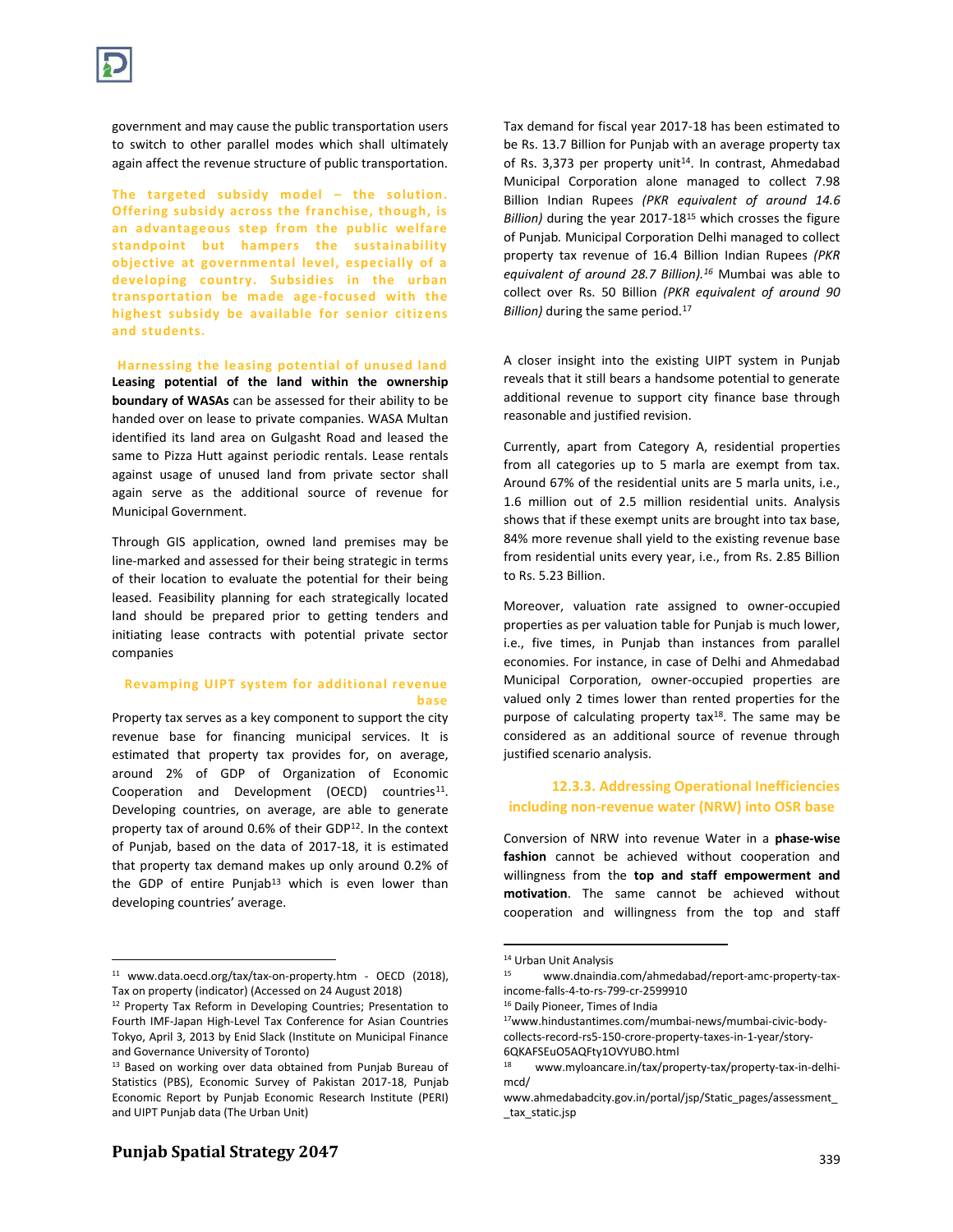empowerment and motivation. **Unaccounted-For-Water (UFW) was pulled down from 70% to less than 5% within 15 years in Combodia** (Phnom Penh) and the steps they took through institutional changes to reduce NRW is worth-quoting here.

*"… Not only were the staff members demoralized, but they had a good reason to be demoralized as they were faced with poor governance, below subsistence pay, lack of discipline, absence of any incentives, and pervasive corruption. Lethargy, poor working practices, and a "could not care less" attitude to its consumers were the norm. Therefore, the work culture had to be radically changed by enforcing strict disciplines in a sensitive, fair, and transparent manner. This was a difficult task since the rest of the public sector employees in Cambodia were in a similar situation and behaved in a very similar manner. Changing institutional culture was not an easy task. It had to start with the senior officers who had to become the role models. During the 1980s and early 1990s, one of the perks of the job was employees of PPWSA received free supply of water. This practice was stopped. Staff members not only had to install meters but also had to pay their water bills in full, like any other citizen, and within the stipulated time period."<sup>19</sup>*

Moreover, provision for **conditional assessment of belowthe-ground assets** is required in the periodic budgets and standard operating procedures are required to be developed to undertake such assessment to identify the areas and assets where repair and maintenance activity is required to gain control over line losses.

#### **Consumer survey**

Units that are consuming network water but are unregistered and hence, unbilled are needed to be reduced. Illegal connections contribute to reduced revenue base across the cities. Based on simple exponential growth model of population, in five big cities.

Under PCGIP project, **consumer surveys** are currently being held in five big cities as mentioned above and one of the project deliverables include identification of illegal connections and data collection to a substantial level has been done that shall assist in not only potential metering activity but also estimating the untapped revenue base. The similar activity is proposed to be initiated in other cities of Punjab as well to make water and sewerage facility self-sustainable and less dependent on provincial pool of funds. **Consumer survey activity shall envisage identification of number of units (domestic and commercial) that are unregistered currently which shall** 

**serve as an input in metering plan as well**. The consumer survey being a work force intensive activity calls for hiring consumer survey teams and requires incurring of human resource costs, the again has to be made in the budget to ensure carrying on the survey as suggested.

#### **Energy Conservation Practices**

Identification of **potential areas for energy conservation through quantification of energy savings using energy audit findings** and subsequent implementation of the proposed strategies to ensure the savings is a financially burden-shredding strategy on the municipal budgetary pool. Through PCGIP project, potential areas for energy conservation were identified and quantification of energy savings through implementation of energy audit findings was done in water and sanitation sector by The Urban Unit in collaboration with The World Bank. **Implementation of the same is expected to contribute Rs. 890 million per annum<sup>20</sup> for five big cities** thereby contribute to reducing operational expenses and enhancing the revenue to expense ratio.

**The similar activity in other cities of Punjab** followed by energy conservation practices is expected to yield surprising financial returns and cost savings.

## **12 3.4. Novel and untapped financing sources**

The Municipal Government might not be in a position to implement every possible source of development finance on account of some possible intervention or mismatch with national and provincial regulations. The possible criteria of proposing and adopting the untapped source of finance is to opt for those sources which:

- 1. Require beneficiaries of service to bear the onus; and
- 2. Were historically unutilized as a potential capital source to augment municipal finance base.

#### **Climate Finance**

Climate finance as the source of additional finance requires awareness programs, especially in the environment and solid waste management sector to invoke the criteria and basis on which the carbon, green or climate finance can be obtained from **international climate finance funds** pooled to help developing countries in reducing carbon emissions and harnessing the solid waste for conversion into fuel.

Open dumping of waste involves the setback of inability to measure the reduction of carbon emissions and waste reduction. In addition to establishing compost plants on the grounds of Waste Concern *(Bangladesh)* or Lahore

l

 $\overline{a}$ 

<sup>19</sup> Good Practices in Urban Water Management (Decoding Good Practices for a Successful Future); Edited by Anand Chiplunkar, Kallidaikurichi Seetharam, Cheon Kheong Tan (ADB Report)

<sup>20</sup> Energy Audit Reports, PCGIP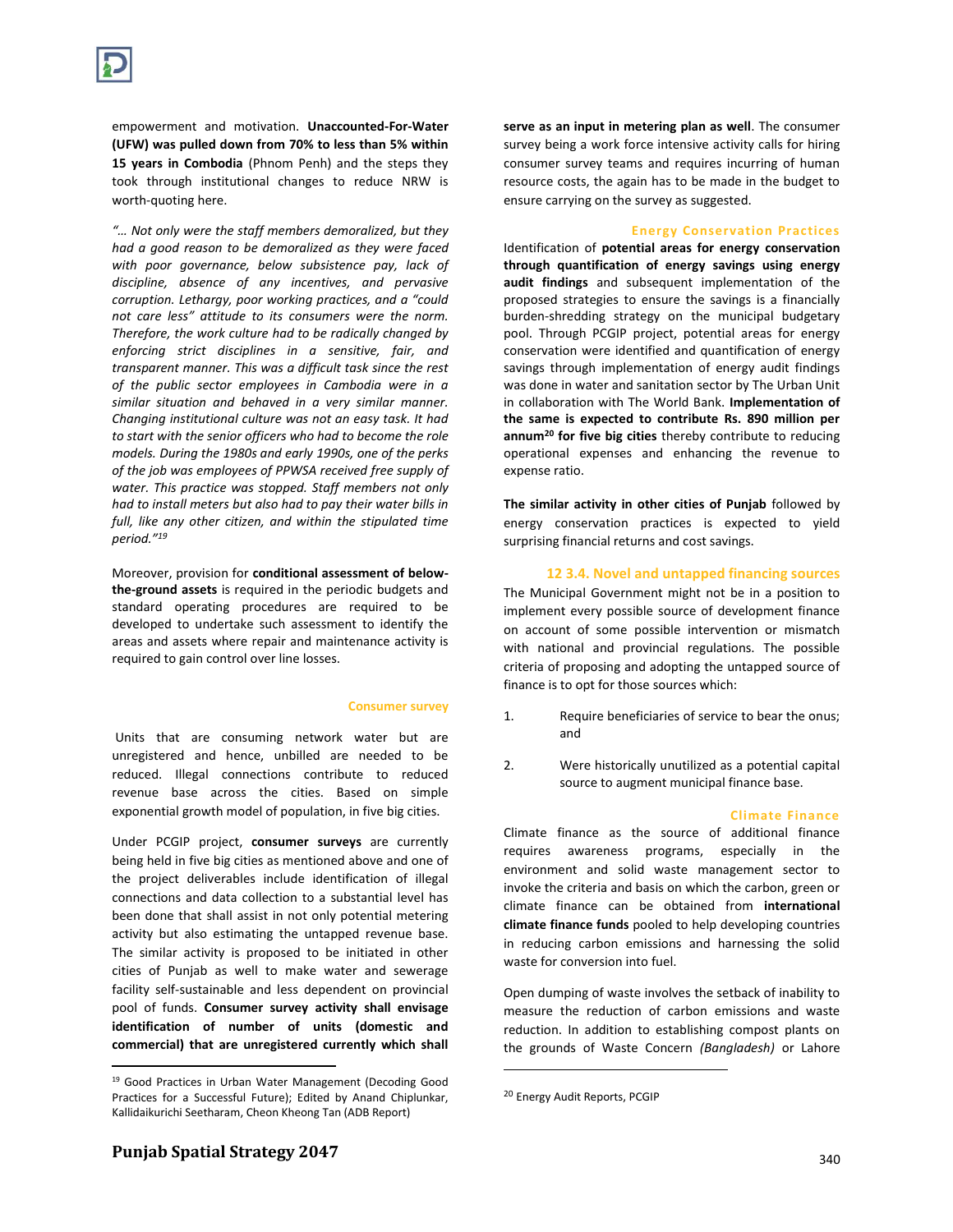Compost Facility, an effective substitute is the establishment of **regional Landfill sites** whereby each region can be assigned one landfill site with the ability to **measure the extent of carbon control** and hence, earn carbon credits. Landfill sites can serve as the effective base of claiming the climate finance by envisaging the planned reductions in carbon emissions supported by mechanism to measure emission and/or reduction in emissions. The provision for Landfill site for each city has to be included in the upcoming ADP.

**Waste segregation and recycling facility** on the footings of Sahiwal can be planned aiming to get one step ahead of the concept of landfill sites with an overarching objective of diverting waste from landfill for improving the use of resources and reducing the environmental impacts of waste management.

In addition, **Refuse Derived Fuel facility** can be used as another way of segregating the total municipal waste generated into combustible and non-combustible portions and using the combustible portions for burning as an alternative for coal.

#### **Land value capture (LVC)**

The increase in value of surrounding property resulting from infrastructural developments by municipal governments, companies and government agencies are currently being capitalized by owners of those properties in terms of high capital gains at the time of disposal or high ARV in case of renting the property. In face of the nonexistence of the concept of LVC in Pakistan at the moment, possibilities in terms of various areas are needed to be analyzed to propose a workable policy in this regard.

#### **Developments qualified for LVC**

Various natures and categories of development contribute towards enhancement of value of associated properties. The

degree of effect, however, varies depending upon the importance placed on each one of them in their contribution towards overall infrastructural skeleton. In reality, addition of each infrastructural facility adds to the value of the associated properties but with varied amounts including *urban transportation and municipal road development* (mass transit and municipal roads) may be regarded as primary determinants and drivers of Land value capture model in the local scenario. Depending upon the topography and geographical presence of an area, however, utilities, for instance, might be of even a higher value than connectivity elements.

#### **Payees**

An important question to address, in case the deliberations begin to tap in the LVC concept is to decide that **who shall be paying for the increase in value?** *The* 

*most relevant individuals to be charged are the land and property owners of the whereabouts of relevant urban development as they are the direct beneficiaries of the property value enhancements via potential capital value or APV increase.* The questions of how and when has been discussed hereunder.

## **Timing, frequency, method and collection of charge**

**Timing:** LVC involves capturing the value either before or after the envisaged infrastructural development. In the context of Pakistan, on account of lack of clarity, concreteness and tangibility of the proposed infrastructural development, collecting the charge beforehand to finance the envisioned infrastructural development might woke up the reluctance from the ultimate payers. They shall more be willing and inclined to pay for something that they could see built or even in construction phase. It is, therefore, more prudent to capture the actually increased value, i.e., postdevelopment levy approach.

**Frequency and Method:** Two primary models exist in respect of levy and collection of charges on account of LVC, i.e., levy one-time or on continuous basis after lapse of each pre-defined period. Most common application of one-time (lump sum) charge/payment involves taxing the gains at the time of sale/purchase of property. The rate of charge/tax on account of increased value can be built-in into capital gain tax at the time of sale and purchase. The risk involved in the same shall be that the seller shall inflate the prices to transfer the burden on account of LVC to the buyers which shall inflate the prices of property in the market. To counter the same, tax on gains at the time of sale/purchase may partially be collected from the buyer. This shall hinder the seller to inflate the price at the time of sale based on LVC tax as the burden is being shared by both parties to the transaction. This shall weaken the seller's argument of suffering with additional levy as the other party to the transaction shall also be levied with the tax for what he, apparently, didn't get any direct benefit.

Second method is making the levy as part of any existing periodic collection practice of tax, fee or user charges, for instance, property tax. This periodic LVC levy shall be mutually exclusive with one-time levy since charging the person who has already paid periodically shall not be justified. However, measures shall be required to ensure that the financial impact of ongoing payments and that of one-time levy should be the same for which the slab-wise working shall be required.

All property units, i.e., domestic, commercial and industrial are proposed to be subjected to the LVC tax in accordance with the slab rates proposed for each property unit which shall certainly vary as per existing norms of charging units